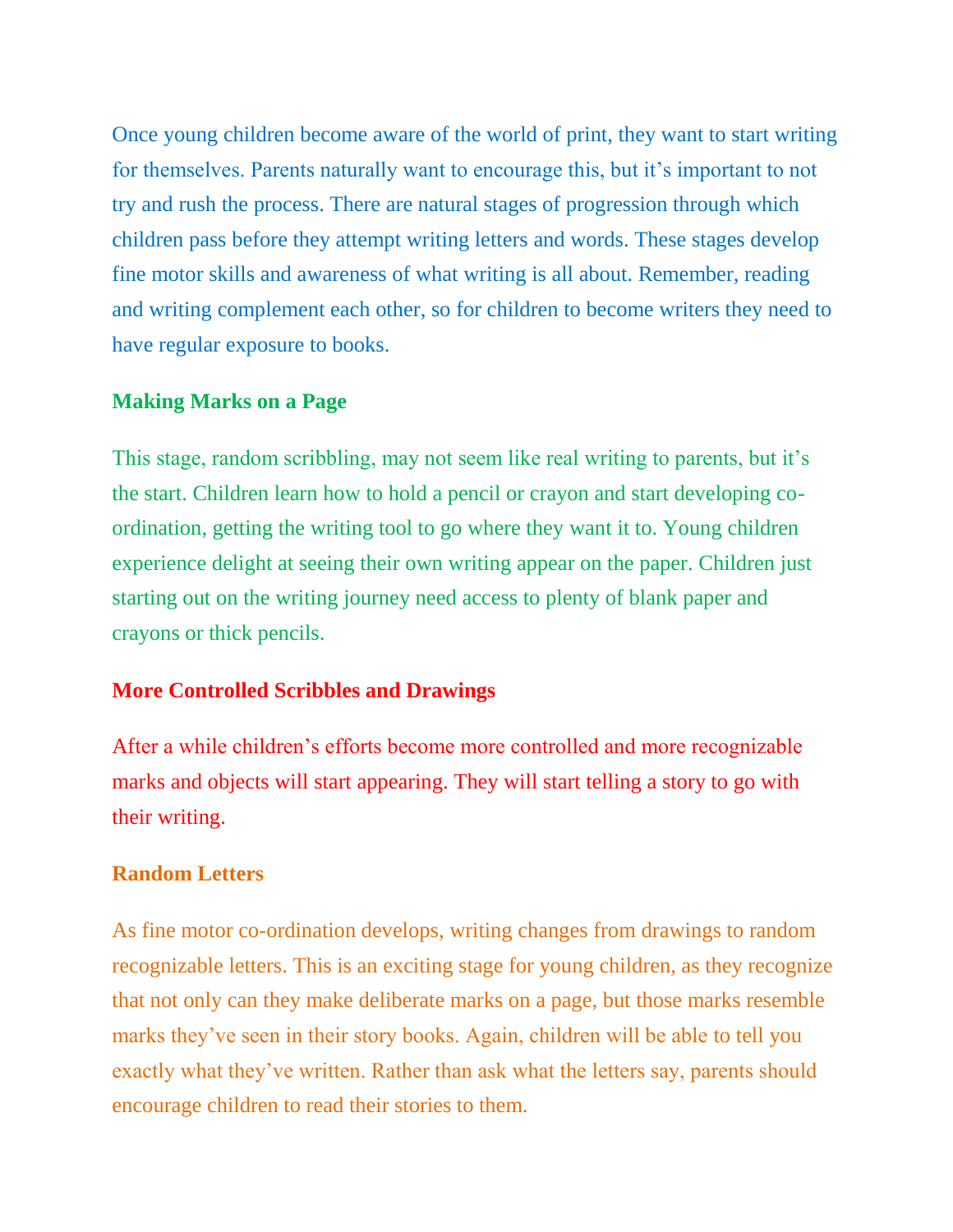### **Strings of Letters Together**

After a while children will start stringing letters together. These may not make sense to parents, but they will to children. It is at this stage that children are ready to start writing their names with guidance from parents or a pre-school teacher. Most schools will ask parents to ensure their children write their names in lower case letters, with only a capital at the beginning, so it's best to learn to form these letters early, rather than having to unlearn a name written in upper case letters.

#### **Conventional Writing**

About the time of school entry, or soon after, most children will start unlocking the mystery of writing. They learn letter names and sounds, discover that letters can make words and word create sentences. This stage will happen much more easily if young children have had the opportunity to experiment with writing and progress naturally through the stages.

#### **Hints for Parents**

Provide opportunities for children to develop writing skills. Provide blank paper and large crayons or fat pencils initially.

Lined paper frustrates writers at these developing stages. Children focus more on the lines than on freely making marks on the paper. The time for lines will come once co-ordination is in place.

Let children observe you writing and encourage them to write when you are. Praise their efforts constantly.

Remember, don't try and rush the process. Children will learn to write more easily once all the early stages have been passed through. For some children, this may